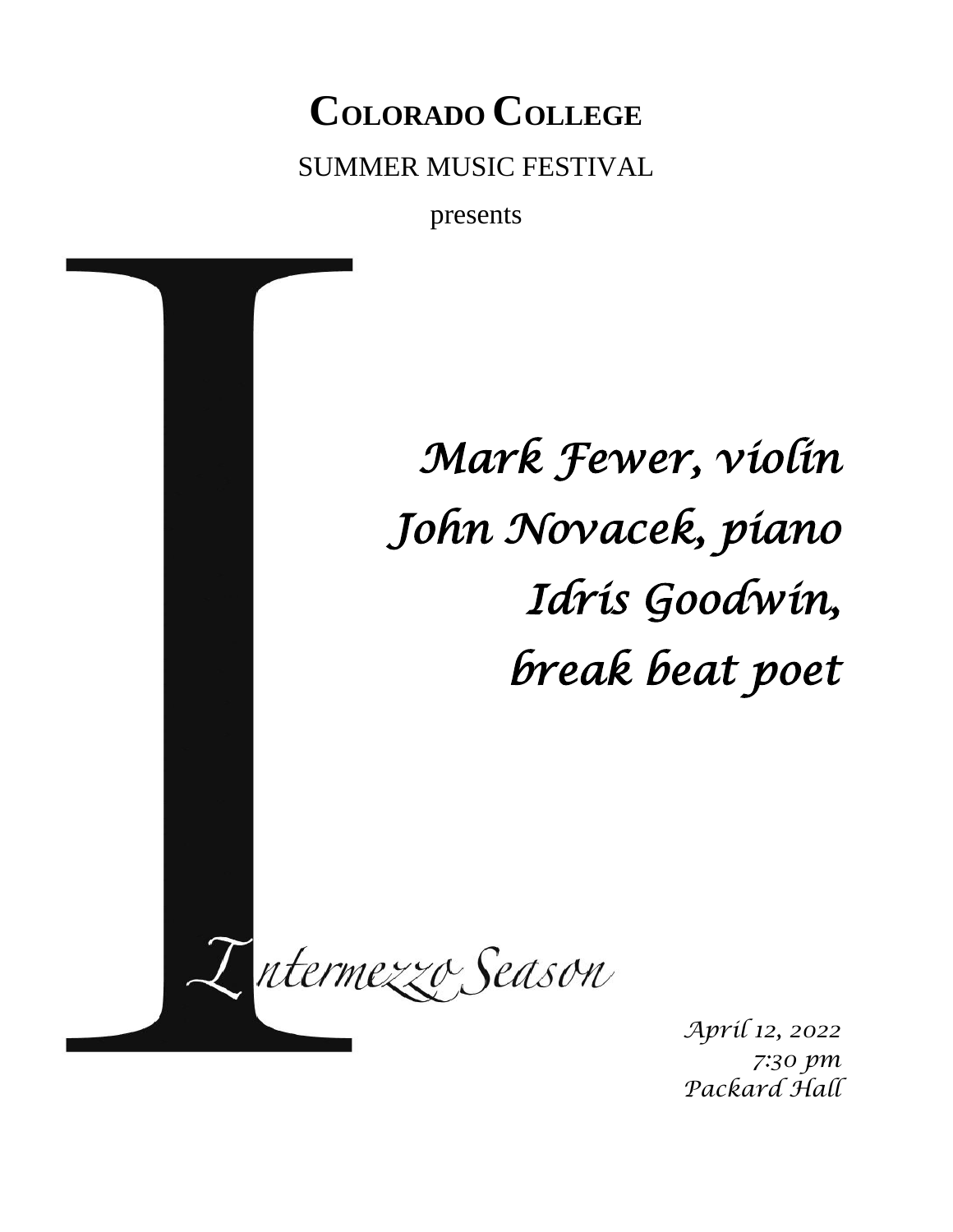## **Program**

**Sonata in G Major, K. 379** Molfgang Amadeus Mozart

*Adagio – Allegro* (1756-1791) *Andantino Cantabile – Tema con variazioni*

Mark Fewer, *violin*; John Novacek, *piano*

**Dollars Alone Cannot Carry Us and Cannot Carry Constant Canadian Canadian Idris Goodwin** 

(b. 1977)

## *These Aren't My City's Lights To Be Falling In Love With*

Idris Goodwin, *poet*; with original music performed by Mark Fewer, *violin*

(b. 1959)

Mark Fewer, *violin*; John Novacek, *piano*

**The Anthropomorphic Suite Internal Constanting Constanting Constanting Constanting Constanting Constanting Constanting Constanting Constanting Constanting Constanting Constanting Constanting Constanting Constanting Cons** 

(b. 1977)

Idris Goodwin, *break beat poet*

*Kansas City Rag* James Scott

(1885-1938)

John Novacek, *piano*

**Sonata No. 1 for violin and piano, H. 182** Bohuslav Martinů

*Andante Allegretto*

*Allegro* (1890-1959)

Mark Fewer, *violin*; John Novacek, *piano*

*Conversio* Erkki-Sven Tüür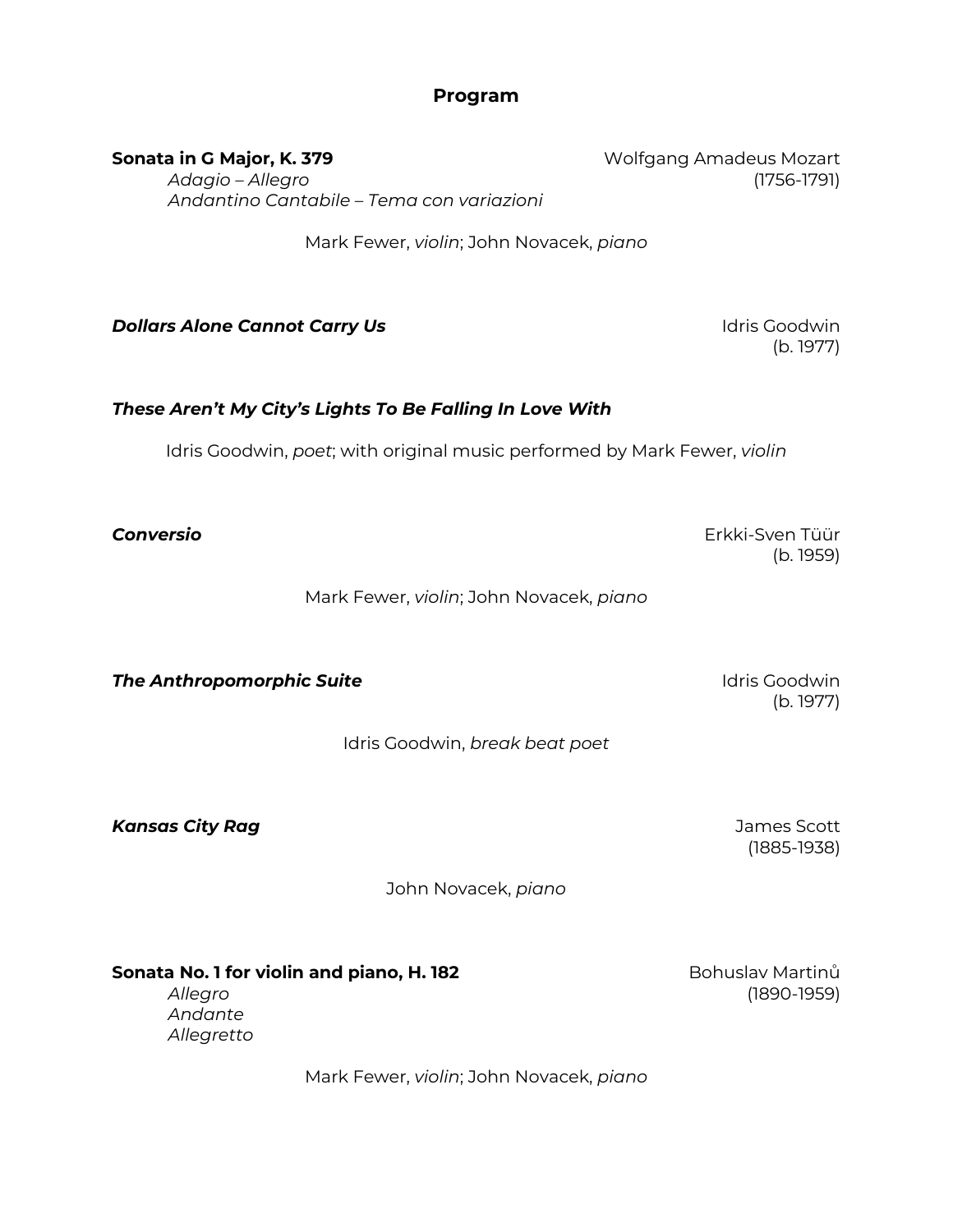## **Performers**

Violinist **MARK FEWER** leads a multi-disciplined life in music. Violin soloist, chamber musician, orchestral leader, artistic director, conductor, arranger, teacher, jazz violinist, recording artist and occasional radio host, he has performed worldwide to great critical acclaim. Described as "intrepid" (The Globe and Mail), "genre-bending" (National Post), "profound" (The WholeNote), and "freaky good"(The Gazette), he has performed around the world in halls such as Carnegie, Wigmore and Salle Pleyel, and is equally at home in recital venues such as Bartok House (Budapest) to Le Poisson Rouge (NYC) to The Forum (Taipei). As a soloist, he has performed with the symphonies of Vancouver, Edmonton, Toronto, Quebec, San Francisco and Melbourne, as well as groups such as the Fodens-Richardson Brass Band (UK), the Zapp Quartet (Amsterdam), and the McGill Percussion Ensemble. As a conductor he has directed I Musici de Montreal, l'Orchestre Symphonique de Laval, the Newfoundland Sinfonia, Guelph Symphony, Vancouver Symphony, the McGill Baroque Orchestra and the choir Capella Antica.

Mr. Fewer's discography includes collections of works by such varied musical voices as the baroque gypsy Giovanni Pandolfi (released on the Smithsonian's prestigious Friends of Music label, it has been a best-seller at the museum since 2009), the American "Bad Boy of Music" George Antheil (with pianist John Novacek, it is used as soundtrack material for the cult American hit tv series "American Horror Theater – Freak Show"), jazz great Phil Dwyer (*Changing Seasons*, a work written expressly for Mr. Fewer showcasing his unique talents in both classical and jazz idioms, it won the 2012 Juno Award for Best Contemporary Jazz Album and was an iTunes bestseller), and Bramwell Tovey (*Nine Daies Wander*, winner of two UK Brass Band Record of the Year awards, the piece has Mr. Fewer reciting famous lines of Shakespeare while re-enacting the publicity stunt of comedic actor William Kemp in 1600). Other recordings include the Violin and Piano Sonatas of Johannes Brahms (with pianist Peter Longworth), and the *Jazz Sonata* of Bohuslav Martinu (with Art of Time director Andrew Burashko, piano). His latest recording is of the recently discovered (1972) *Sonatas for Violin and Harpsichord* of Antonio Vivaldi with Hank Knox. The only Canadian recording of this repertoire, it has been hailed as "bright, assured, and technically brilliant" (TheWholeNote), and a "highly individual and refreshing addition to the catalogue" (Early Music America). Also forthcoming are recordings of the Mozart *Piano Quartets* (using Thomas Jefferson's violin), Schubert's *Trout Quintet* with the Smithsonian Chamber Players, and the complete *String Sonatas* of Rossini. Over the next three seasons, he will premiere new violin works by composers Bramwell Tovey, David Braid, Drew Jurecka, Matthias Maute, Richard Mascall, Alissa Cheung, Michi Wiancko, Melia Watras and others.

As a collaborator, Mr. Fewer was violinist with the Duke Piano Trio for more than twenty years, has been a member of the Smithsonian Chamber Players for 15 years and was, until recently, violinist with the St. Lawrence String Quartet. He has shared the classical stage with performers such as Edgar Meyer, Marc-Andre Hamelin, Leon Fleisher, Elizabeth Wallfisch, James Campbell, Anssi Kartuunen and others, and the jazz stage with Dave Young, Phil Dwyer, Jim Vivian, Jodi Proznick, Brad Turner, Gene DiNovi and Pekka Kuusisto. He was also featured soloist with Stevie Wonder and his band during the final *Songs in the Key of Life* tour.

Mr. Fewer has been a dedicated teacher for 20 years, having been on the faculties of the Glenn Gould School, the University of Toronto, McGill University, and recently as Artist-in-Residence at Stanford University. He has taught during the summers at the Domaine Forget for more than 18 years, as well as having taught at the Banff Centre, the Colorado College Summer Music Festival, NYO Canada, the Vancouver Academy of Music, the Dresden Hochschule, the Australian Youth Orchestra, the University of British Columbia, the University of California Santa Barbara, Arizona State University and others. His students have distinguished themselves by winning positions in major ensembles and orchestras in North America and Europe, including the Handel & Haydn Society (concertmaster), the Montreal Symphony, the Frankfurt Radio Orchestra, the Danish Philharmonic and others. He was the William Dawson Scholar at the Schulich School of Music at McGill University where he taught violin, baroque violin, chamber music and string improvisation.

He is the Artistic Director of Stratford Summer Music, before which he was founding director of the SweetWater Music Festival for 16 years. Mr. Fewer is an Opus and Juno award winner, and is the subject of a documentary on the Biography Channel's *People Uncut*.

**IDRIS GOODWIN**, current Executive Director of the Colorado Springs Fine Arts Center at Colorado College, and former Assistant Professor in The Department of Theater & Dance, is well-known for his